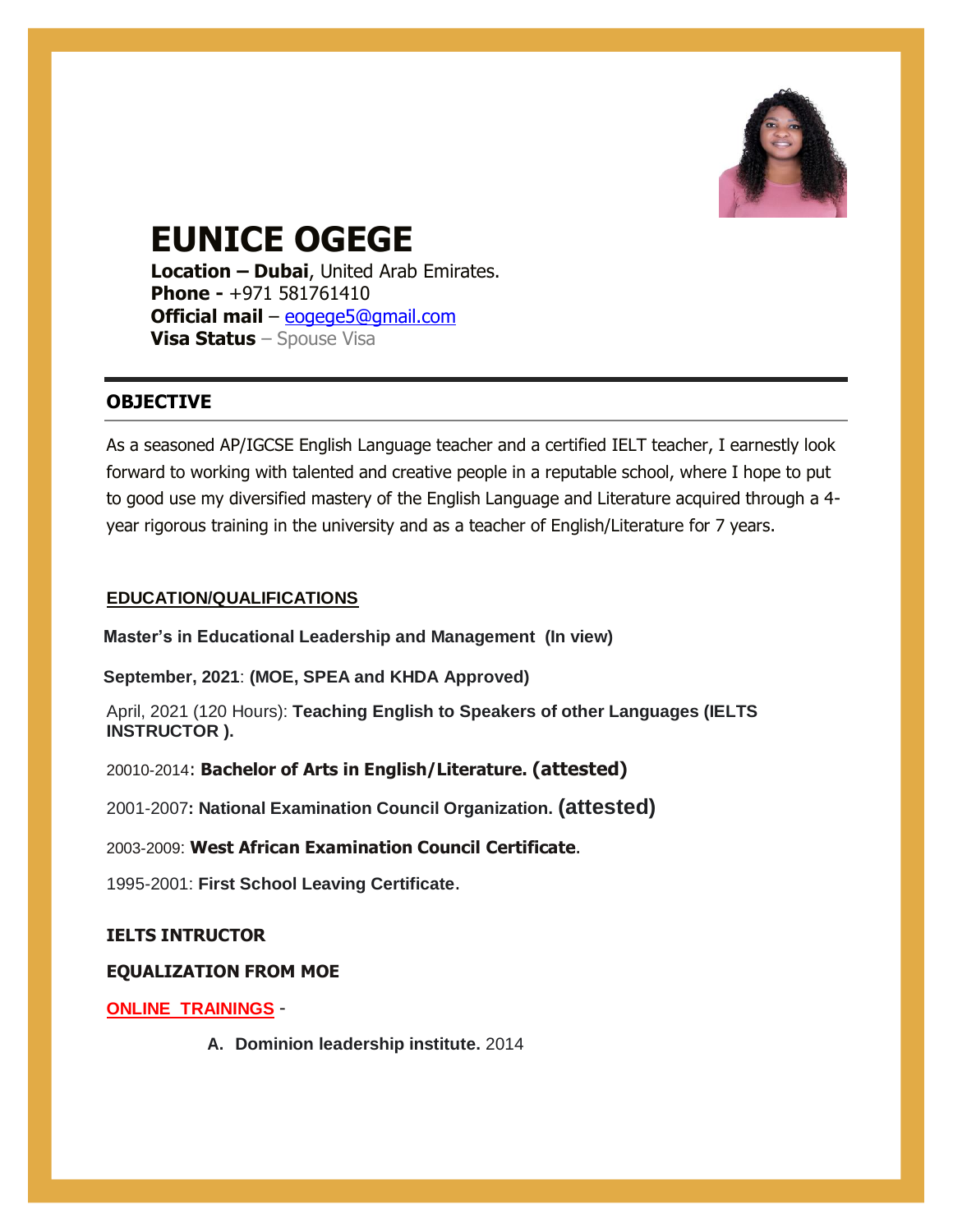**B.** Customer service Certificate **.** 2015

**C.COVID-19 Ambassador Certification** – The Mohammed Bin Rashid University.

## **PROFESSIONAL COURSES LEARNT.**

- Teaching English to Speakers of other Languages (IELTS)
- Use of English, Creative Writing, Rhetoric and Composition.
- ❖ Syntax, Phonetics and Phonology.
- Discourse Analysis, Semantics, Pragmatics.
- ◆ African American Literature and Caribbean Literature.

## **EXPERIENCES**

**1. NAME OF SCHOOL**

**NEW ACADEMY SCHOOL BUR DUBAI (AMERICAN CURRICULUM) Designation:**English teacher – grades 7,8,9, 10, 11 and 12. **Leadership Position:** Assisting head of Department for English. **Period:** 2021 – till date

**2. NAME OF SCHOOL**

**DEANS INTERNATIONAL SCHOOL AJMAN (AMERICAN CURRICULUM)**

**Designation:**English teacher – grades 7,8,9, 10, 11 and 12. **Period:** 2019 – 2021

**3. NAME OF SCHOOL**

ALYAMAMA ENGLISH SCHOOL SHARJAH (BRITISH CURRICULUM)

**Designation:** English teacher – Year 1-5 **Designation:** Moral Education teachers Year 7 and 8 **Leadership Position:** Head of English Department for Primary. **Period:** 2018- 2019

**4. NAME OF SCHOOL**

**TENDER YEARS SCHOOL, Nigeria. (British Curriculum)**

**Designation:** English and Literature teacher – Year 5, 8,9 and 10.

**Other Academic post:** Head of Department for Secondary English.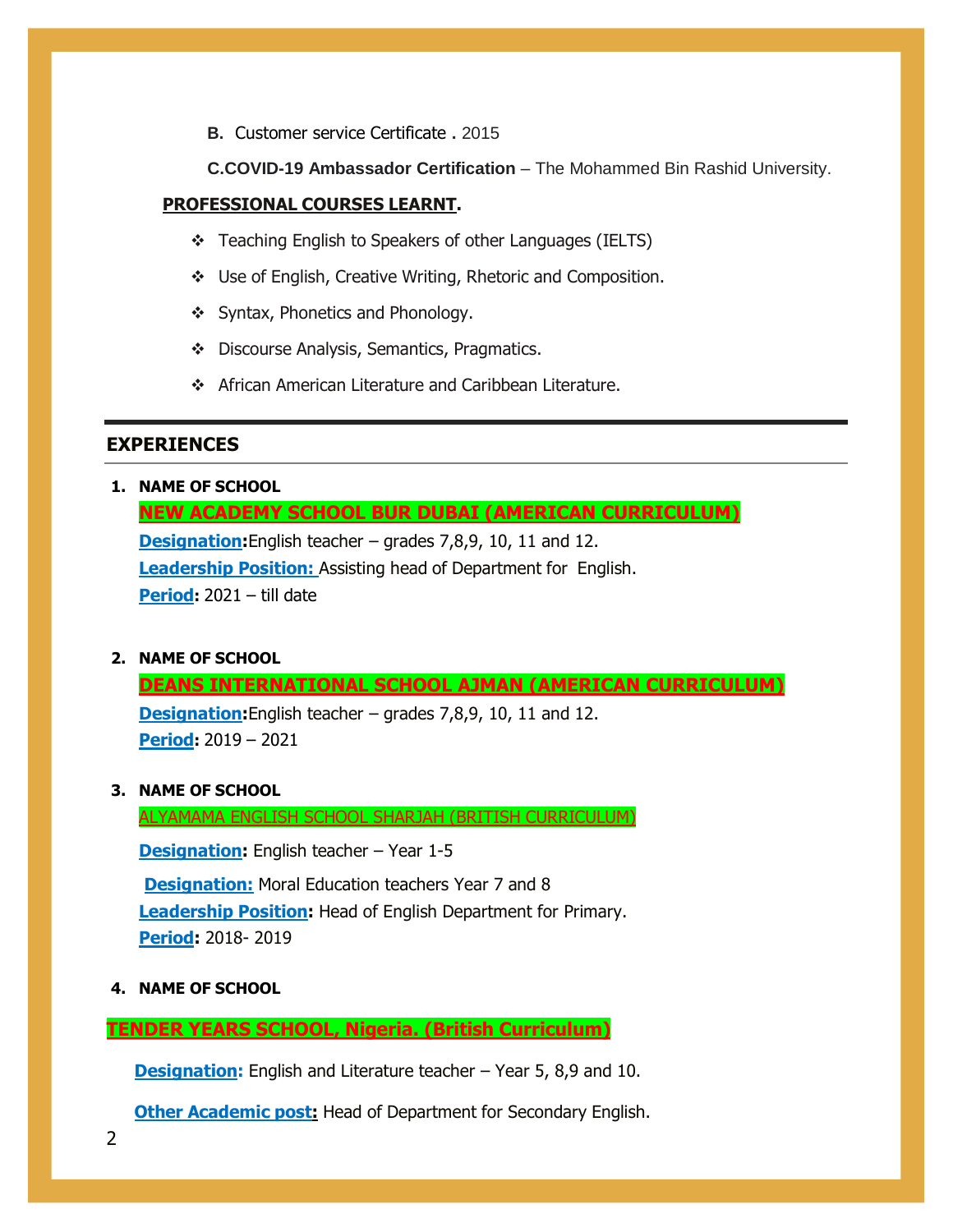#### **DUTIES AS AN ENGLISH HOD**

- Participate in any relevant meetings/professional development opportunities at the school, which relate to the learners, curriculum or organization of the school including pastoral arrangements and assemblies.
- Work as a team member and identify opportunities for working with colleagues and sharing the development of effective practice with them.
- Contribute to the selection and professional development of other teachers and support staff including the induction and assessment of new teachers, teachers serving induction periods and where appropriate threshold assessments.
- Ensure that colleagues working with me are appropriately involved in supporting learning and understand the roles they are expected to fulfil.
- Take part as required in the review, development and management of the activities relating to the curriculum, organization and pastoral functions of the school.
- Cover for absent colleagues within the remit of the current teachers' manual.
- Strong ability to teach students across different grades.
- Excellent IT and interpersonal communication skills to work closely with students and parents

#### **RECOGNITIONS**

#### **2019- Teacher of the Month of March. Alyamama English School, Ajman, UAE.**

- 2018 **Best HOD** (Tender Years School)
- 2014 **Platoon 4 Team Leader** (NYSC)
- 2012 **Class Representative** (Department of English and Literary Studies, 2012 set)